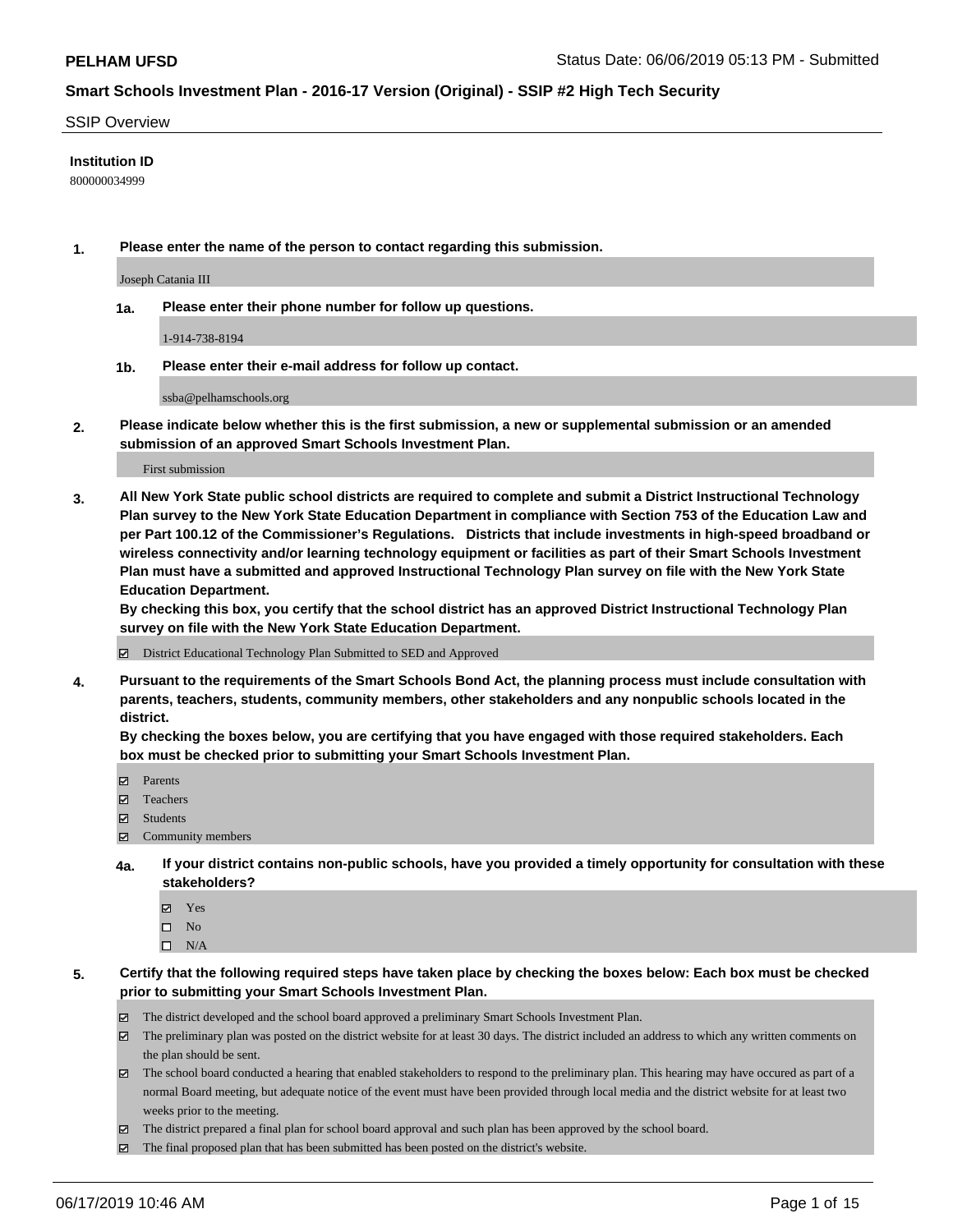SSIP Overview

**5a. Please upload the proposed Smart Schools Investment Plan (SSIP) that was posted on the district's website, along with any supporting materials. Note that this should be different than your recently submitted Educational Technology Survey. The Final SSIP, as approved by the School Board, should also be posted on the website and remain there during the course of the projects contained therein.**

2018-04-17 Smart School Bond Act - Final.pdf Pelham UFSD Smart Schools Bond Act Investment Plan - 1 and 2 Overview.pdf

**5b. Enter the webpage address where the final Smart Schools Investment Plan is posted. The Plan should remain posted for the life of the included projects.**

https://resources.finalsite.net/images/v1557256376/pelhamschoolsorg/mjtxnwmnj0w3b7zpzh2n/2018-04-17SmartSchoolBondAct-Final.pdf

**6. Please enter an estimate of the total number of students and staff that will benefit from this Smart Schools Investment Plan based on the cumulative projects submitted to date.**

2,907

**7. An LEA/School District may partner with one or more other LEA/School Districts to form a consortium to pool Smart Schools Bond Act funds for a project that meets all other Smart School Bond Act requirements. Each school district participating in the consortium will need to file an approved Smart Schools Investment Plan for the project and submit a signed Memorandum of Understanding that sets forth the details of the consortium including the roles of each respective district.**

 $\Box$  The district plans to participate in a consortium to partner with other school district(s) to implement a Smart Schools project.

**8. Please enter the name and 6-digit SED Code for each LEA/School District participating in the Consortium.**

| <b>Partner LEA/District</b> | ISED BEDS Code |
|-----------------------------|----------------|
| (No Response)               | (No Response)  |

**9. Please upload a signed Memorandum of Understanding with all of the participating Consortium partners.**

(No Response)

**10. Your district's Smart Schools Bond Act Allocation is:**

\$502,942

**11. Enter the budget sub-allocations by category that you are submitting for approval at this time. If you are not budgeting SSBA funds for a category, please enter 0 (zero.) If the value entered is \$0, you will not be required to complete that survey question.**

|                                              | Sub-<br>Allocations |
|----------------------------------------------|---------------------|
| <b>School Connectivity</b>                   | $\overline{0}$      |
| <b>Connectivity Projects for Communities</b> | $\overline{0}$      |
| <b>Classroom Technology</b>                  | $\overline{0}$      |
| Pre-Kindergarten Classrooms                  | 0                   |
| Replace Transportable Classrooms             | $\overline{0}$      |
| <b>High-Tech Security Features</b>           | 155,072             |
| Totals:                                      | 155,072             |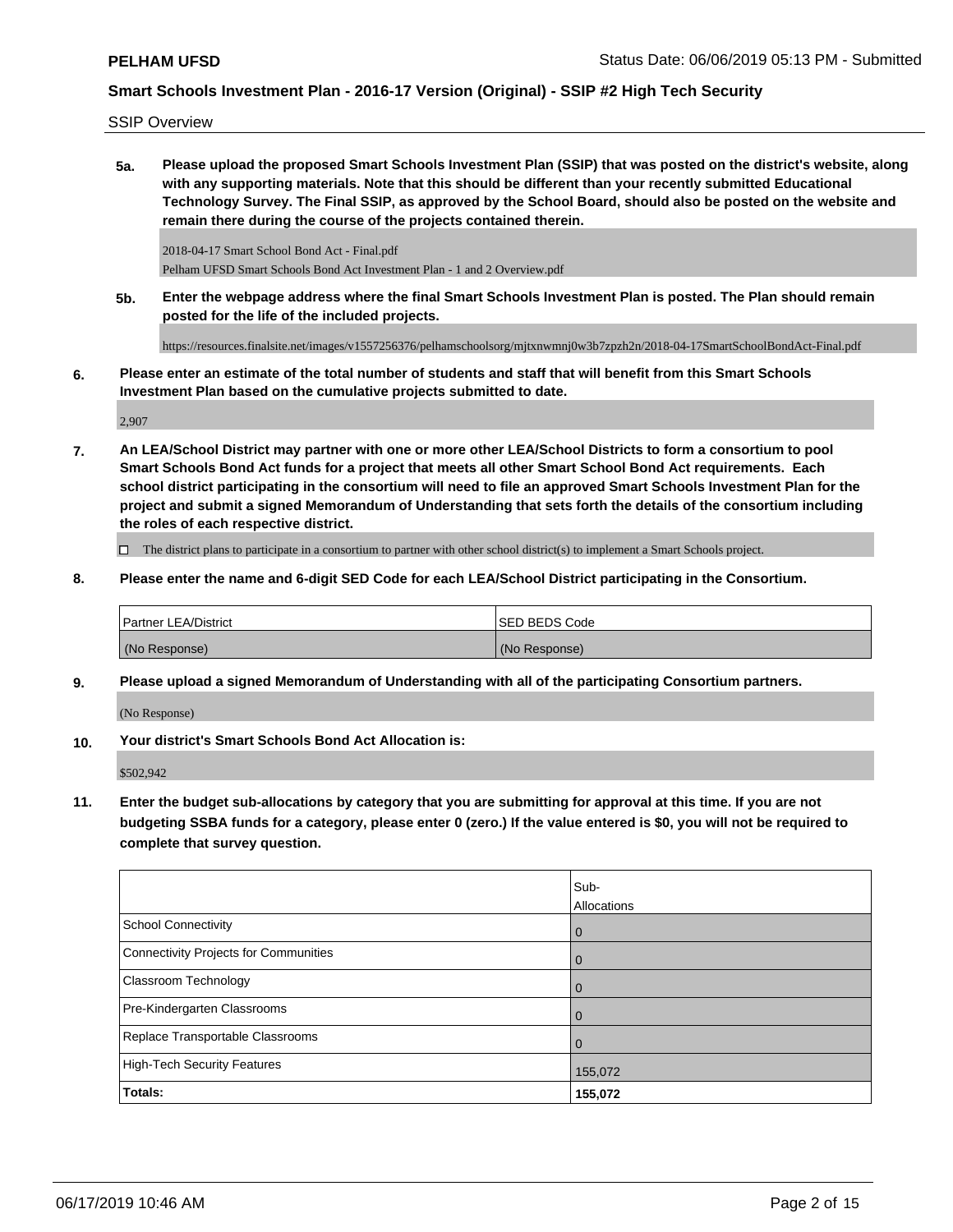School Connectivity

- **1. In order for students and faculty to receive the maximum benefit from the technology made available under the Smart Schools Bond Act, their school buildings must possess sufficient connectivity infrastructure to ensure that devices can be used during the school day. Smart Schools Investment Plans must demonstrate that:**
	- **• sufficient infrastructure that meets the Federal Communications Commission's 100 Mbps per 1,000 students standard currently exists in the buildings where new devices will be deployed, or**
	- **• is a planned use of a portion of Smart Schools Bond Act funds, or**
	- **• is under development through another funding source.**

**Smart Schools Bond Act funds used for technology infrastructure or classroom technology investments must increase the number of school buildings that meet or exceed the minimum speed standard of 100 Mbps per 1,000 students and staff within 12 months. This standard may be met on either a contracted 24/7 firm service or a "burstable" capability. If the standard is met under the burstable criteria, it must be:**

**1. Specifically codified in a service contract with a provider, and**

**2. Guaranteed to be available to all students and devices as needed, particularly during periods of high demand, such as computer-based testing (CBT) periods.**

**Please describe how your district already meets or is planning to meet this standard within 12 months of plan submission.**

(No Response)

**1a. If a district believes that it will be impossible to meet this standard within 12 months, it may apply for a waiver of this requirement, as described on the Smart Schools website. The waiver must be filed and approved by SED prior to submitting this survey.**

 $\Box$  By checking this box, you are certifying that the school district has an approved waiver of this requirement on file with the New York State Education Department.

**2. Connectivity Speed Calculator (Required)**

|                         | l Number of<br><b>Students</b> | Multiply by<br>100 Kbps | Divide by 1000 Current Speed<br>to Convert to<br>Required<br>Speed in Mb | l in Mb          | Expected<br>Speed to be<br>Attained Within   Required<br>12 Months | <b>Expected Date</b><br><b>When</b><br>Speed Will be<br><b>Met</b> |
|-------------------------|--------------------------------|-------------------------|--------------------------------------------------------------------------|------------------|--------------------------------------------------------------------|--------------------------------------------------------------------|
| <b>Calculated Speed</b> | (No<br>Response)               | (No Response)           | (No<br>Response)                                                         | (No<br>Response) | (No<br>Response)                                                   | (No<br>Response)                                                   |

**3. Describe how you intend to use Smart Schools Bond Act funds for high-speed broadband and/or wireless connectivity projects in school buildings.**

(No Response)

**4. Describe the linkage between the district's District Instructional Technology Plan and the proposed projects. (There should be a link between your response to this question and your response to Question 1 in Part E. Curriculum and Instruction "What are the district's plans to use digital connectivity and technology to improve teaching and learning?)**

(No Response)

**5. If the district wishes to have students and staff access the Internet from wireless devices within the school building, or in close proximity to it, it must first ensure that it has a robust Wi-Fi network in place that has sufficient bandwidth to meet user demand.**

**Please describe how you have quantified this demand and how you plan to meet this demand.**

(No Response)

**6. As indicated on Page 5 of the guidance, the Office of Facilities Planning will have to conduct a preliminary review**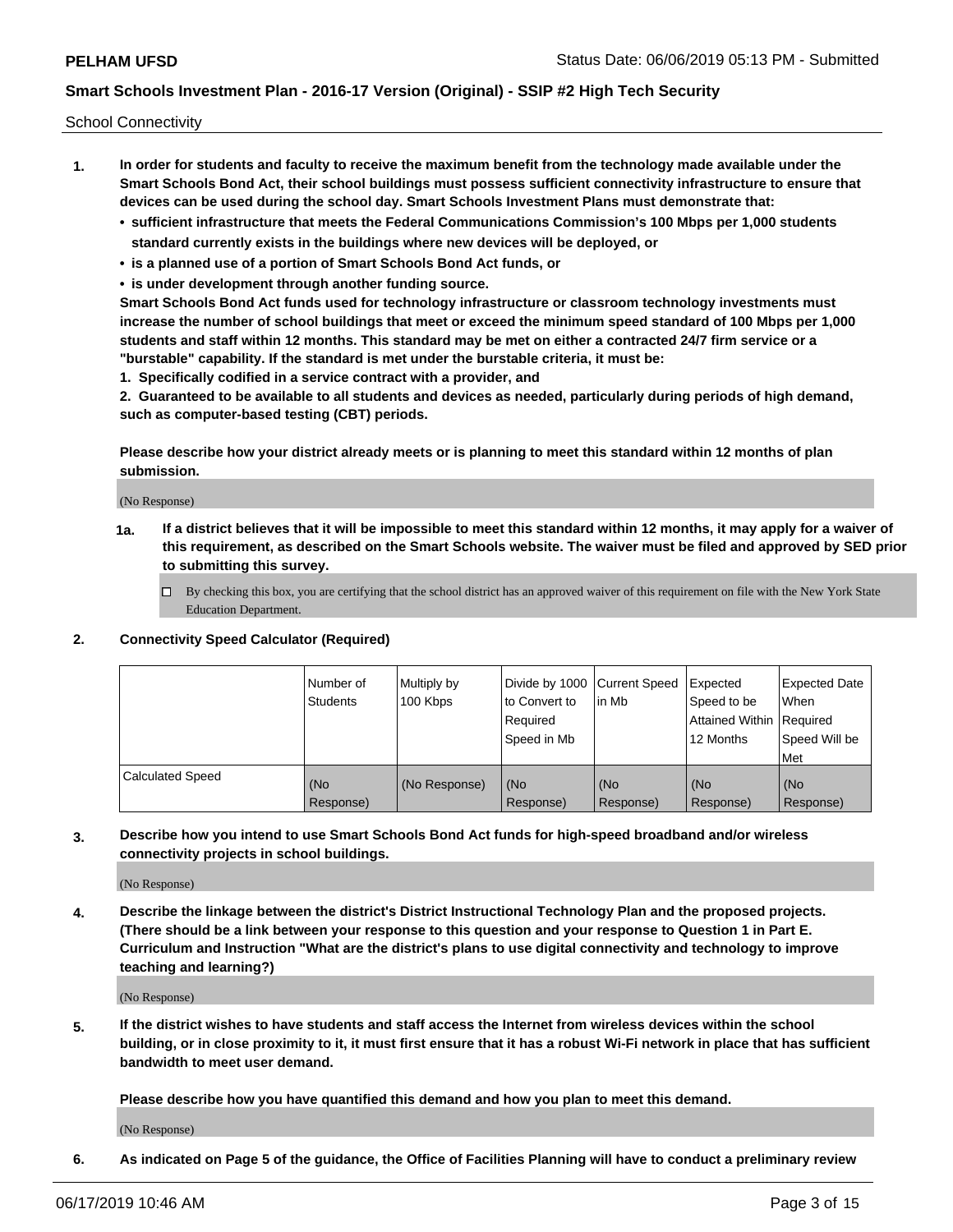School Connectivity

**of all capital projects, including connectivity projects.**

**Please indicate on a separate row each project number given to you by the Office of Facilities Planning.**

| Project Number |  |
|----------------|--|
|                |  |
|                |  |
| (No Response)  |  |
|                |  |

**7. Certain high-tech security and connectivity infrastructure projects may be eligible for an expedited review process as determined by the Office of Facilities Planning.**

**Was your project deemed eligible for streamlined review?**

(No Response)

**8. Include the name and license number of the architect or engineer of record.**

| Name          | License Number |
|---------------|----------------|
| (No Response) | (No Response)  |

**9. If you are submitting an allocation for School Connectivity complete this table. Note that the calculated Total at the bottom of the table must equal the Total allocation for this category that you entered in the SSIP Overview overall budget.** 

|                                            | Sub-              |
|--------------------------------------------|-------------------|
|                                            | <b>Allocation</b> |
| Network/Access Costs                       | (No Response)     |
| <b>Outside Plant Costs</b>                 | (No Response)     |
| School Internal Connections and Components | (No Response)     |
| <b>Professional Services</b>               | (No Response)     |
| Testing                                    | (No Response)     |
| <b>Other Upfront Costs</b>                 | (No Response)     |
| <b>Other Costs</b>                         | (No Response)     |
| Totals:                                    | 0                 |

**10. Please detail the type, quantity, per unit cost and total cost of the eligible items under each sub-category. This is especially important for any expenditures listed under the "Other" category. All expenditures must be eligible for tax-exempt financing to be reimbursed through the SSBA. Sufficient detail must be provided so that we can verify this is the case. If you have any questions, please contact us directly through smartschools@nysed.gov. NOTE: Wireless Access Points should be included in this category, not under Classroom Educational Technology, except those that will be loaned/purchased for nonpublic schools.**

| Select the allowable expenditure | Item to be purchased | Quantity      | <b>Cost per Item</b> | <b>Total Cost</b> |
|----------------------------------|----------------------|---------------|----------------------|-------------------|
| type.                            |                      |               |                      |                   |
| Repeat to add another item under |                      |               |                      |                   |
| each type.                       |                      |               |                      |                   |
| (No Response)                    | (No Response)        | (No Response) | (No Response)        | (No Response)     |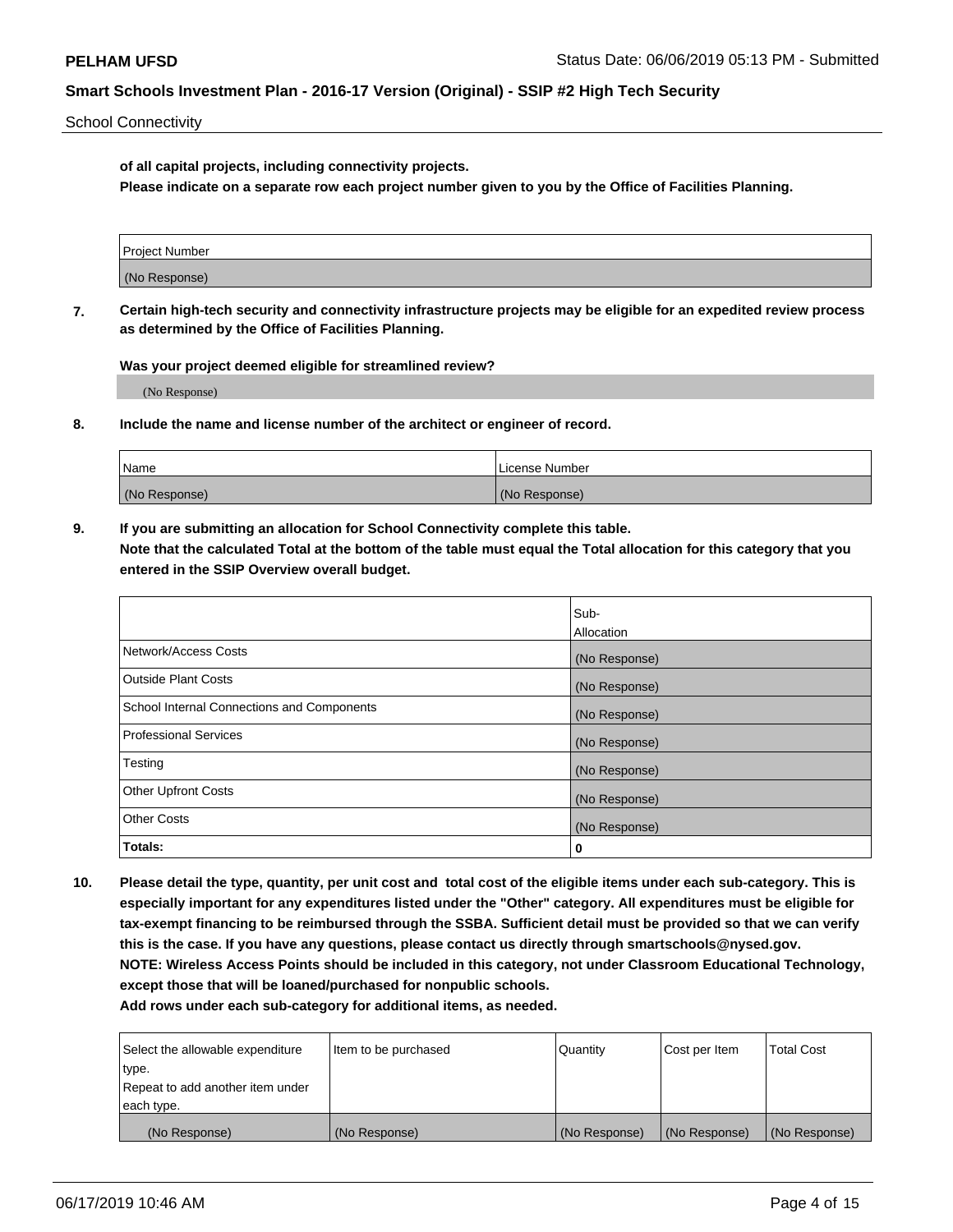Community Connectivity (Broadband and Wireless)

**1. Describe how you intend to use Smart Schools Bond Act funds for high-speed broadband and/or wireless connectivity projects in the community.**

(No Response)

**2. Please describe how the proposed project(s) will promote student achievement and increase student and/or staff access to the Internet in a manner that enhances student learning and/or instruction outside of the school day and/or school building.**

(No Response)

**3. Community connectivity projects must comply with all the necessary local building codes and regulations (building and related permits are not required prior to plan submission).**

 $\Box$  I certify that we will comply with all the necessary local building codes and regulations.

**4. Please describe the physical location of the proposed investment.**

(No Response)

**5. Please provide the initial list of partners participating in the Community Connectivity Broadband Project, along with their Federal Tax Identification (Employer Identification) number.**

| <b>Project Partners</b> | Federal ID#   |
|-------------------------|---------------|
| (No Response)           | (No Response) |

**6. If you are submitting an allocation for Community Connectivity, complete this table.**

**Note that the calculated Total at the bottom of the table must equal the Total allocation for this category that you entered in the SSIP Overview overall budget.**

|                                    | Sub-Allocation |
|------------------------------------|----------------|
| Network/Access Costs               | (No Response)  |
| <b>Outside Plant Costs</b>         | (No Response)  |
| <b>Tower Costs</b>                 | (No Response)  |
| <b>Customer Premises Equipment</b> | (No Response)  |
| <b>Professional Services</b>       | (No Response)  |
| Testing                            | (No Response)  |
| <b>Other Upfront Costs</b>         | (No Response)  |
| <b>Other Costs</b>                 | (No Response)  |
| Totals:                            | 0              |

**7. Please detail the type, quantity, per unit cost and total cost of the eligible items under each sub-category. This is especially important for any expenditures listed under the "Other" category. All expenditures must be capital-bond eligible to be reimbursed through the SSBA. If you have any questions, please contact us directly through smartschools@nysed.gov.**

| Select the allowable expenditure | Item to be purchased | Quantity      | Cost per Item | <b>Total Cost</b> |
|----------------------------------|----------------------|---------------|---------------|-------------------|
| type.                            |                      |               |               |                   |
| Repeat to add another item under |                      |               |               |                   |
| each type.                       |                      |               |               |                   |
| (No Response)                    | (No Response)        | (No Response) | (No Response) | (No Response)     |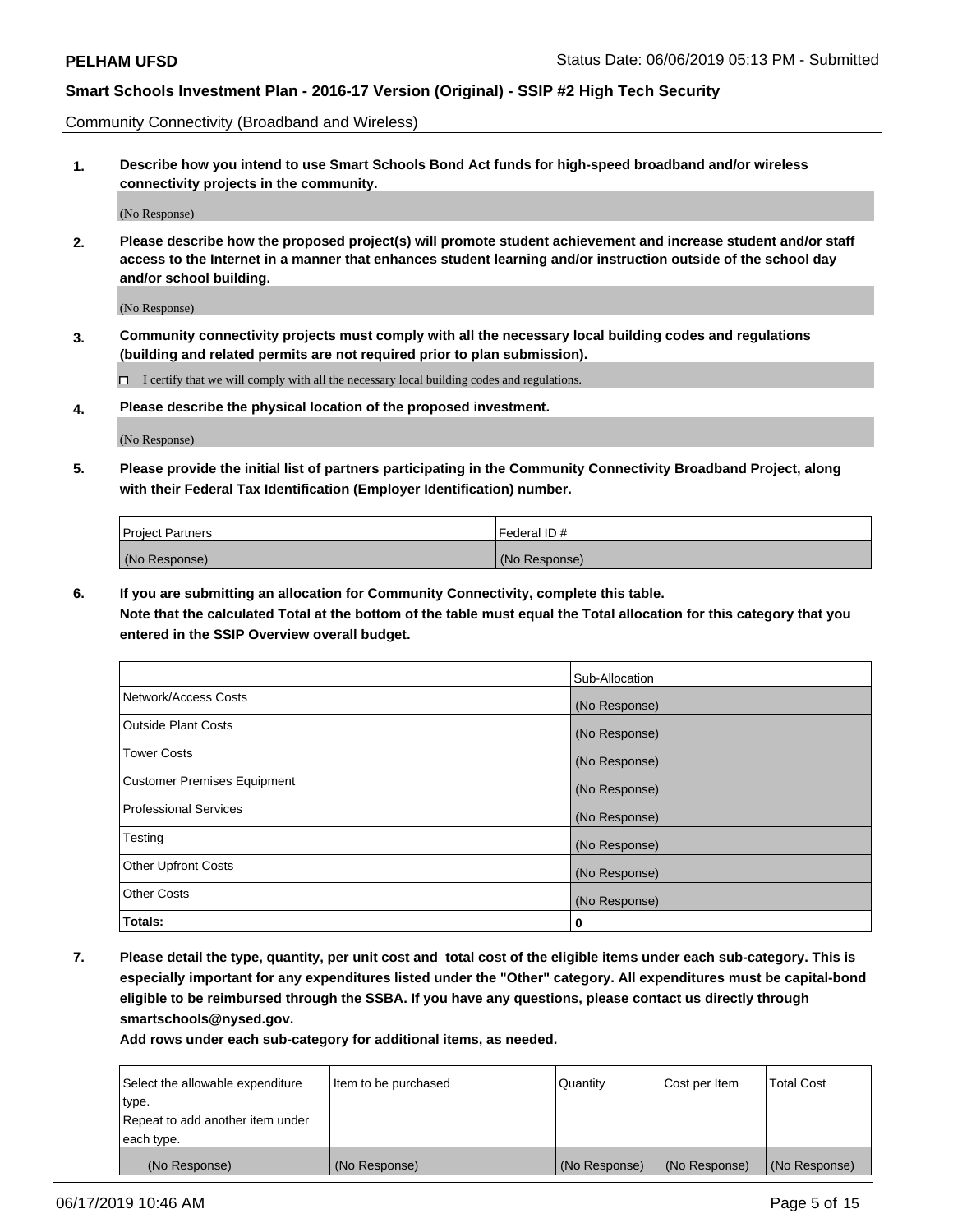### Classroom Learning Technology

**1. In order for students and faculty to receive the maximum benefit from the technology made available under the Smart Schools Bond Act, their school buildings must possess sufficient connectivity infrastructure to ensure that devices can be used during the school day. Smart Schools Investment Plans must demonstrate that sufficient infrastructure that meets the Federal Communications Commission's 100 Mbps per 1,000 students standard currently exists in the buildings where new devices will be deployed, or is a planned use of a portion of Smart Schools Bond Act funds, or is under development through another funding source. Smart Schools Bond Act funds used for technology infrastructure or classroom technology investments must increase the number of school buildings that meet or exceed the minimum speed standard of 100 Mbps per 1,000 students and staff within 12 months. This standard may be met on either a contracted 24/7 firm service or a**

- **"burstable" capability. If the standard is met under the burstable criteria, it must be:**
- **1. Specifically codified in a service contract with a provider, and**

**2. Guaranteed to be available to all students and devices as needed, particularly during periods of high demand, such as computer-based testing (CBT) periods.**

**Please describe how your district already meets or is planning to meet this standard within 12 months of plan submission.**

(No Response)

- **1a. If a district believes that it will be impossible to meet this standard within 12 months, it may apply for a waiver of this requirement, as described on the Smart Schools website. The waiver must be filed and approved by SED prior to submitting this survey.**
	- By checking this box, you are certifying that the school district has an approved waiver of this requirement on file with the New York State Education Department.

#### **2. Connectivity Speed Calculator (Required)**

|                         | I Number of<br>Students | Multiply by<br>100 Kbps | to Convert to<br>Required<br>Speed in Mb | Divide by 1000 Current Speed Expected<br>lin Mb | Speed to be<br>Attained Within Required<br>12 Months | <b>Expected Date</b><br>When<br>Speed Will be<br>Met |
|-------------------------|-------------------------|-------------------------|------------------------------------------|-------------------------------------------------|------------------------------------------------------|------------------------------------------------------|
| <b>Calculated Speed</b> | (No<br>Response)        | (No Response)           | (No<br>Response)                         | (No<br>Response)                                | (No<br>Response)                                     | (No<br>Response)                                     |

**3. If the district wishes to have students and staff access the Internet from wireless devices within the school building, or in close proximity to it, it must first ensure that it has a robust Wi-Fi network in place that has sufficient bandwidth to meet user demand.**

**Please describe how you have quantified this demand and how you plan to meet this demand.**

(No Response)

**4. All New York State public school districts are required to complete and submit an Instructional Technology Plan survey to the New York State Education Department in compliance with Section 753 of the Education Law and per Part 100.12 of the Commissioner's Regulations.**

**Districts that include educational technology purchases as part of their Smart Schools Investment Plan must have a submitted and approved Instructional Technology Plan survey on file with the New York State Education Department.**

- $\Box$  By checking this box, you are certifying that the school district has an approved Instructional Technology Plan survey on file with the New York State Education Department.
- **5. Describe the devices you intend to purchase and their compatibility with existing or planned platforms or systems. Specifically address the adequacy of each facility's electrical, HVAC and other infrastructure necessary to install and support the operation of the planned technology.**

(No Response)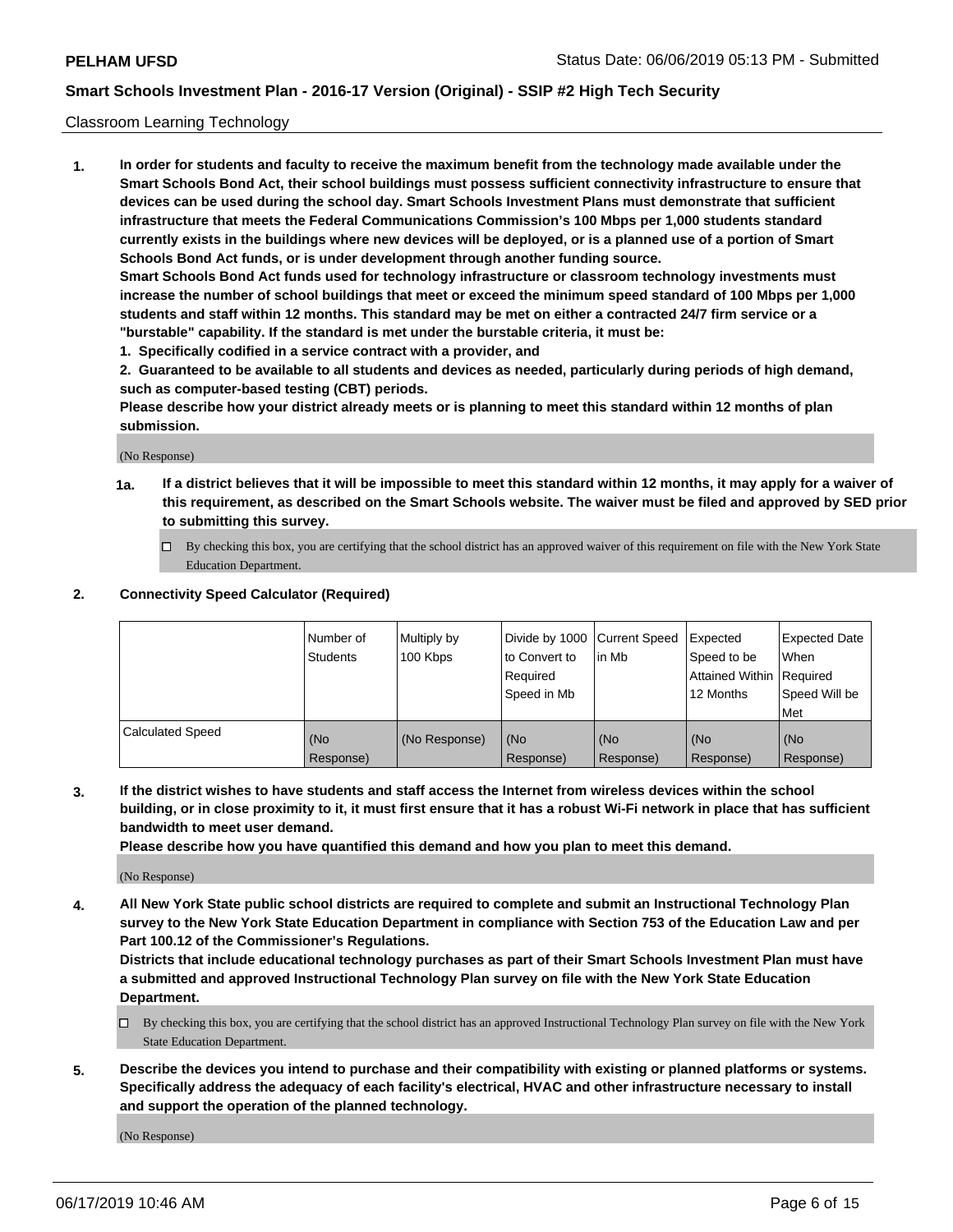#### Classroom Learning Technology

- **6. Describe how the proposed technology purchases will:**
	- **> enhance differentiated instruction;**
	- **> expand student learning inside and outside the classroom;**
	- **> benefit students with disabilities and English language learners; and**
	- **> contribute to the reduction of other learning gaps that have been identified within the district.**

**The expectation is that districts will place a priority on addressing the needs of students who struggle to succeed in a rigorous curriculum. Responses in this section should specifically address this concern and align with the district's Instructional Technology Plan (in particular Question 2 of E. Curriculum and Instruction: "Does the district's instructional technology plan address the needs of students with disabilities to ensure equitable access to instruction, materials and assessments?" and Question 3 of the same section: "Does the district's instructional technology plan address the provision of assistive technology specifically for students with disabilities to ensure access to and participation in the general curriculum?"**

(No Response)

**7. Where appropriate, describe how the proposed technology purchases will enhance ongoing communication with parents and other stakeholders and help the district facilitate technology-based regional partnerships, including distance learning and other efforts.**

(No Response)

**8. Describe the district's plan to provide professional development to ensure that administrators, teachers and staff can employ the technology purchased to enhance instruction successfully.**

**Note: This response should be aligned and expanded upon in accordance with your district's response to Question 1 of F. Professional Development of your Instructional Technology Plan: "Please provide a summary of professional development offered to teachers and staff, for the time period covered by this plan, to support technology to enhance teaching and learning. Please include topics, audience and method of delivery within your summary."**

(No Response)

- **9. Districts must contact the SUNY/CUNY teacher preparation program that supplies the largest number of the district's new teachers to request advice on innovative uses and best practices at the intersection of pedagogy and educational technology.**
	- By checking this box, you certify that you have contacted the SUNY/CUNY teacher preparation program that supplies the largest number of your new teachers to request advice on these issues.
	- **9a. Please enter the name of the SUNY or CUNY Institution that you contacted.**

(No Response)

**9b. Enter the primary Institution phone number.**

(No Response)

**9c. Enter the name of the contact person with whom you consulted and/or will be collaborating with on innovative uses of technology and best practices.**

(No Response)

**10. A district whose Smart Schools Investment Plan proposes the purchase of technology devices and other hardware must account for nonpublic schools in the district.**

**Are there nonpublic schools within your school district?**

Yes

 $\square$  No

**11. Nonpublic Classroom Technology Loan Calculator**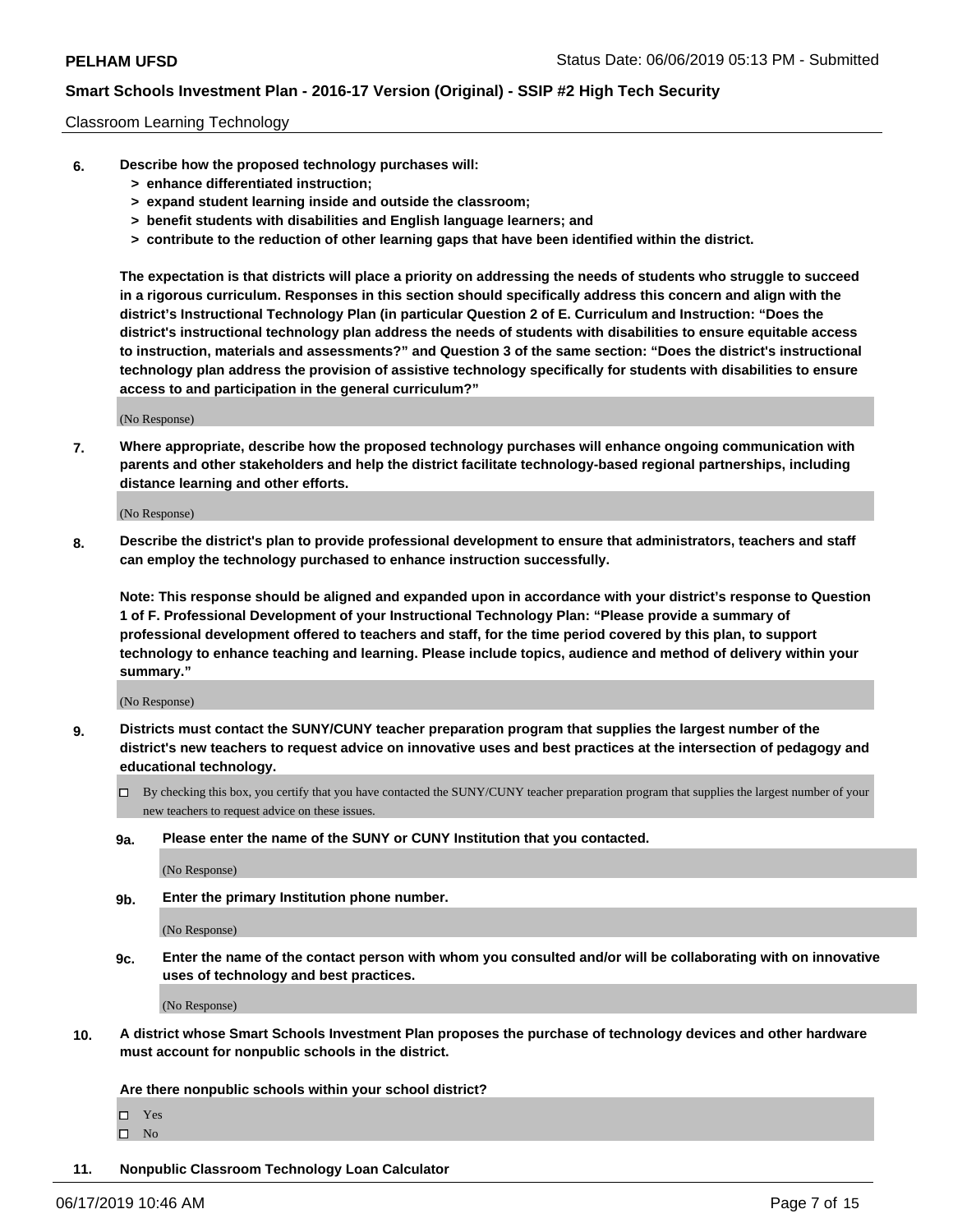### Classroom Learning Technology

**The Smart Schools Bond Act provides that any Classroom Learning Technology purchases made using Smart Schools funds shall be lent, upon request, to nonpublic schools in the district. However, no school district shall be required to loan technology in amounts greater than the total obtained and spent on technology pursuant to the Smart Schools Bond Act and the value of such loan may not exceed the total of \$250 multiplied by the nonpublic school enrollment in the base year at the time of enactment. See:**

**http://www.p12.nysed.gov/mgtserv/smart\_schools/docs/Smart\_Schools\_Bond\_Act\_Guidance\_04.27.15\_Final.pdf.**

|                                       | 1. Classroom<br>Technology<br>Sub-allocation | l 2. Public<br>Enrollment<br>$(2014-15)$ | 3. Nonpublic<br>l Enrollment<br>$(2014-15)$ | l 4. Sum of<br>Public and<br>Nonpublic<br>Enrollment                                          | l 5. Total Per<br>Pupil Sub-<br>l allocation | l 6. Total<br>Nonpublic Loan<br>Amount |
|---------------------------------------|----------------------------------------------|------------------------------------------|---------------------------------------------|-----------------------------------------------------------------------------------------------|----------------------------------------------|----------------------------------------|
| Calculated Nonpublic Loan<br>l Amount |                                              |                                          |                                             | (No Response)   (No Response)   (No Response)   (No Response)   (No Response)   (No Response) |                                              |                                        |

**12. To ensure the sustainability of technology purchases made with Smart Schools funds, districts must demonstrate a long-term plan to maintain and replace technology purchases supported by Smart Schools Bond Act funds. This sustainability plan shall demonstrate a district's capacity to support recurring costs of use that are ineligible for Smart Schools Bond Act funding such as device maintenance, technical support, Internet and wireless fees, maintenance of hotspots, staff professional development, building maintenance and the replacement of incidental items. Further, such a sustainability plan shall include a long-term plan for the replacement of purchased devices and equipment at the end of their useful life with other funding sources.**

 $\Box$  By checking this box, you certify that the district has a sustainability plan as described above.

**13. Districts must ensure that devices purchased with Smart Schools Bond funds will be distributed, prepared for use, maintained and supported appropriately. Districts must maintain detailed device inventories in accordance with generally accepted accounting principles.**

By checking this box, you certify that the district has a distribution and inventory management plan and system in place.

**14. If you are submitting an allocation for Classroom Learning Technology complete this table. Note that the calculated Total at the bottom of the table must equal the Total allocation for this category that you entered in the SSIP Overview overall budget.**

|                         | Sub-Allocation |
|-------------------------|----------------|
| Interactive Whiteboards | (No Response)  |
| Computer Servers        | (No Response)  |
| Desktop Computers       | (No Response)  |
| <b>Laptop Computers</b> | (No Response)  |
| <b>Tablet Computers</b> | (No Response)  |
| <b>Other Costs</b>      | (No Response)  |
| Totals:                 | 0              |

**15. Please detail the type, quantity, per unit cost and total cost of the eligible items under each sub-category. This is especially important for any expenditures listed under the "Other" category. All expenditures must be capital-bond eligible to be reimbursed through the SSBA. If you have any questions, please contact us directly through smartschools@nysed.gov.**

**Please specify in the "Item to be Purchased" field which specific expenditures and items are planned to meet the district's nonpublic loan requirement, if applicable.**

**NOTE: Wireless Access Points that will be loaned/purchased for nonpublic schools should ONLY be included in this category, not under School Connectivity, where public school districts would list them.**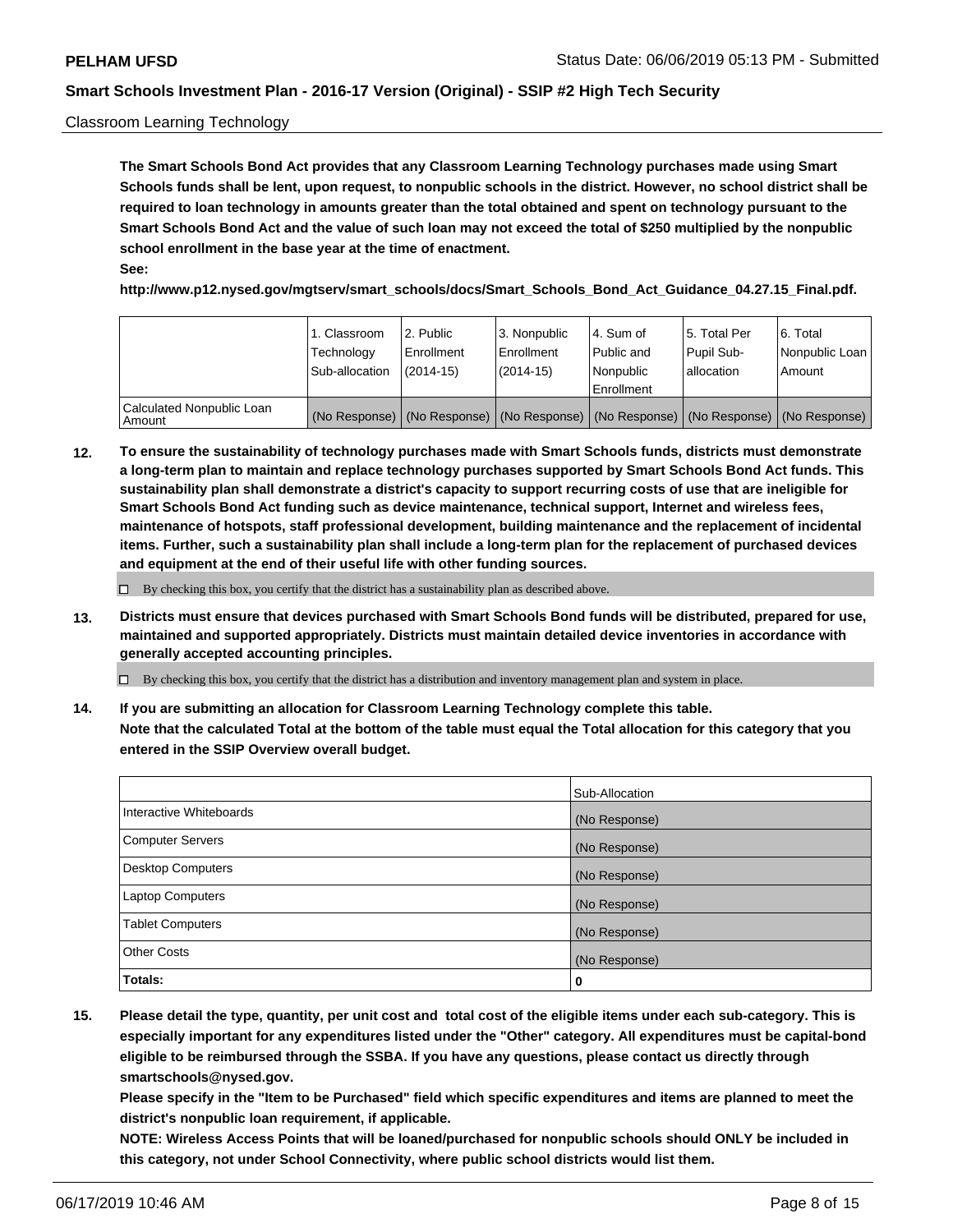Classroom Learning Technology

| Select the allowable expenditure | Iltem to be Purchased | Quantity      | Cost per Item | <b>Total Cost</b> |
|----------------------------------|-----------------------|---------------|---------------|-------------------|
| type.                            |                       |               |               |                   |
| Repeat to add another item under |                       |               |               |                   |
| each type.                       |                       |               |               |                   |
| (No Response)                    | (No Response)         | (No Response) | (No Response) | (No Response)     |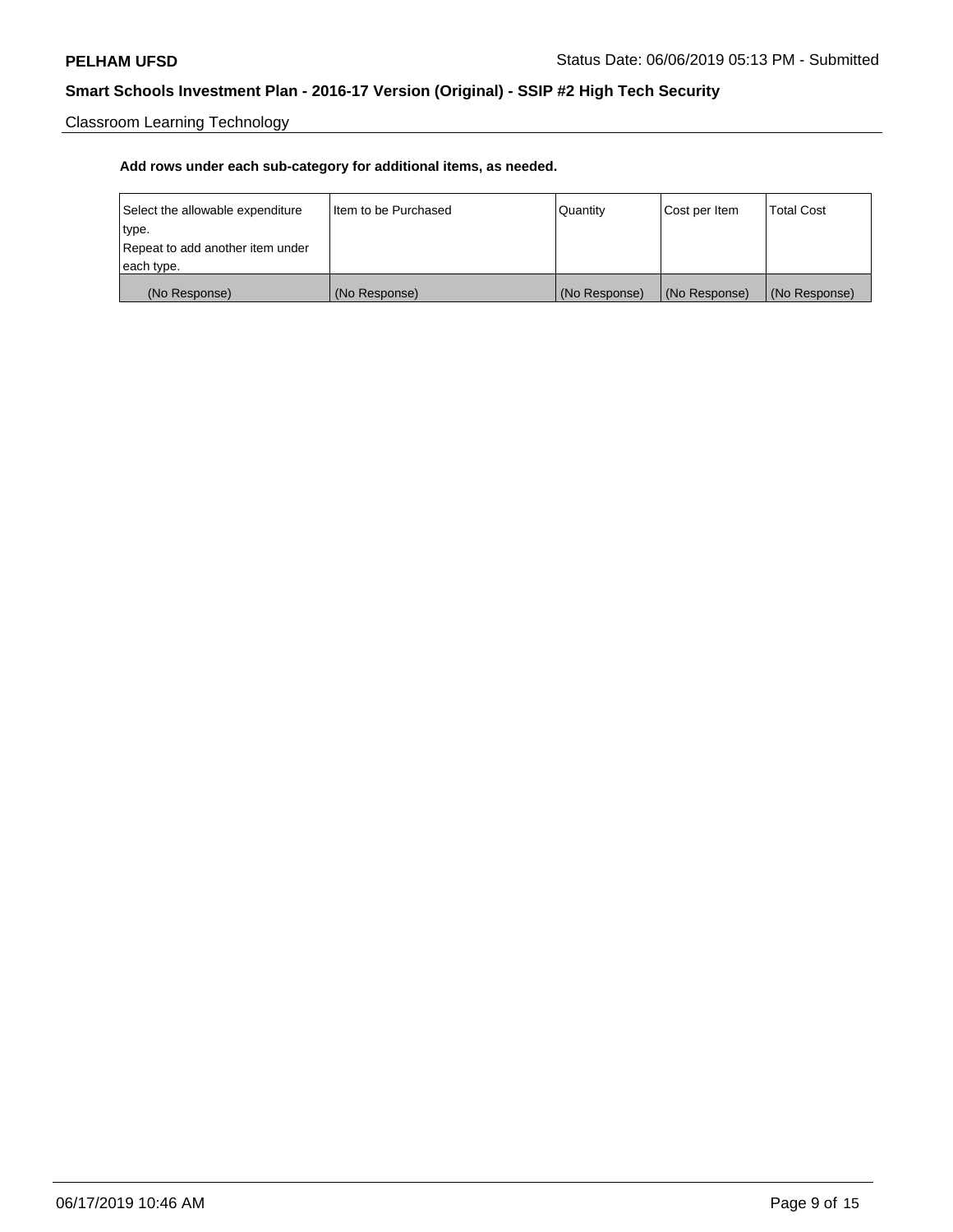#### Pre-Kindergarten Classrooms

**1. Provide information regarding how and where the district is currently serving pre-kindergarten students and justify the need for additional space with enrollment projections over 3 years.**

(No Response)

- **2. Describe the district's plan to construct, enhance or modernize education facilities to accommodate prekindergarten programs. Such plans must include:**
	- **Specific descriptions of what the district intends to do to each space;**
	- **An affirmation that pre-kindergarten classrooms will contain a minimum of 900 square feet per classroom;**
	- **The number of classrooms involved;**
	- **The approximate construction costs per classroom; and**
	- **Confirmation that the space is district-owned or has a long-term lease that exceeds the probable useful life of the improvements.**

(No Response)

**3. Smart Schools Bond Act funds may only be used for capital construction costs. Describe the type and amount of additional funds that will be required to support ineligible ongoing costs (e.g. instruction, supplies) associated with any additional pre-kindergarten classrooms that the district plans to add.**

(No Response)

**4. All plans and specifications for the erection, repair, enlargement or remodeling of school buildings in any public school district in the State must be reviewed and approved by the Commissioner. Districts that plan capital projects using their Smart Schools Bond Act funds will undergo a Preliminary Review Process by the Office of Facilities Planning.**

**Please indicate on a separate row each project number given to you by the Office of Facilities Planning.**

| Project Number |  |
|----------------|--|
| (No Response)  |  |
|                |  |

**5. If you have made an allocation for Pre-Kindergarten Classrooms, complete this table.**

**Note that the calculated Total at the bottom of the table must equal the Total allocation for this category that you entered in the SSIP Overview overall budget.**

|                                          | Sub-Allocation |
|------------------------------------------|----------------|
| Construct Pre-K Classrooms               | (No Response)  |
| Enhance/Modernize Educational Facilities | (No Response)  |
| <b>Other Costs</b>                       | (No Response)  |
| Totals:                                  | 0              |

**6. Please detail the type, quantity, per unit cost and total cost of the eligible items under each sub-category. This is especially important for any expenditures listed under the "Other" category. All expenditures must be capital-bond eligible to be reimbursed through the SSBA. If you have any questions, please contact us directly through smartschools@nysed.gov.**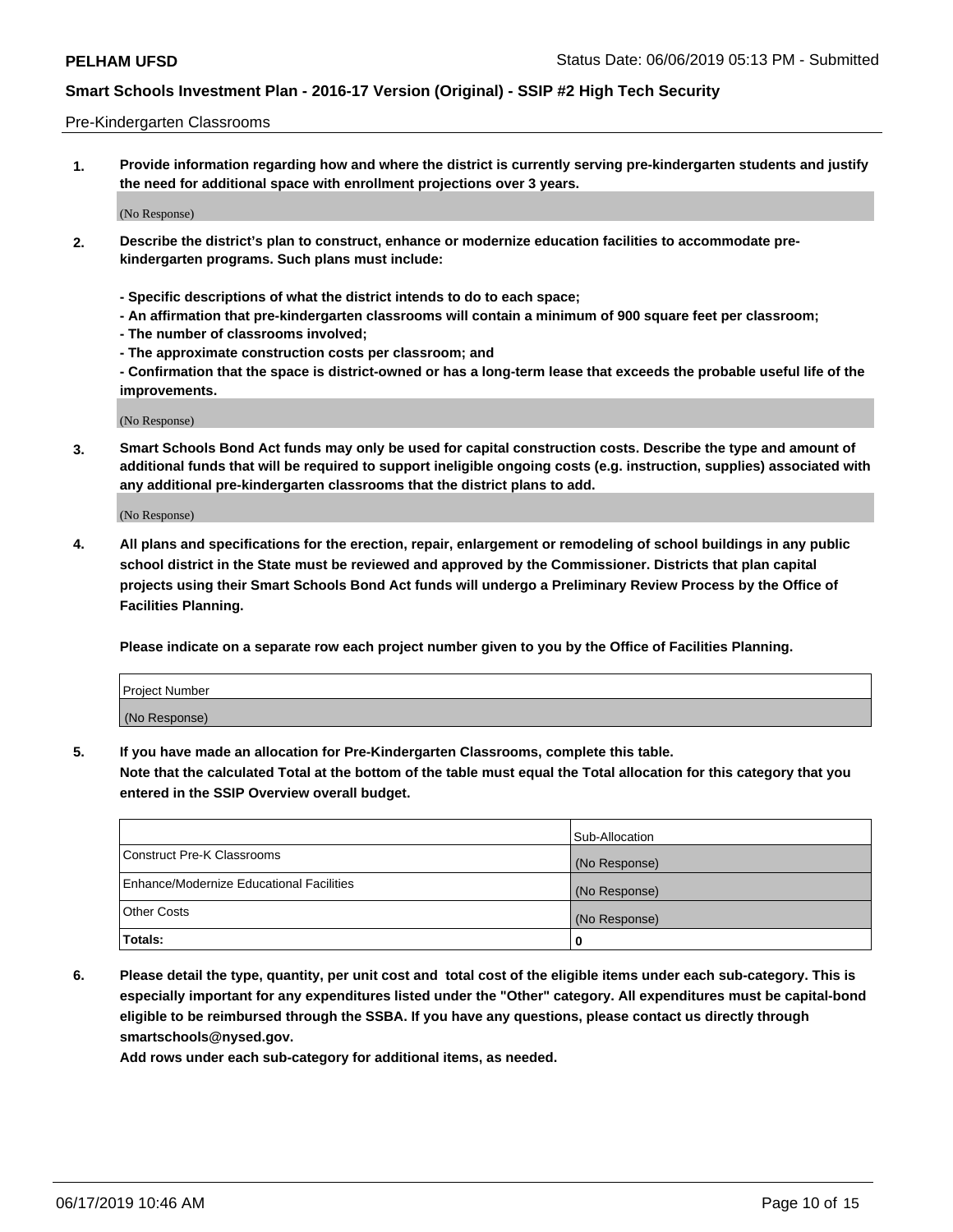Pre-Kindergarten Classrooms

| Select the allowable expenditure | Item to be purchased | Quantity      | Cost per Item | <b>Total Cost</b> |
|----------------------------------|----------------------|---------------|---------------|-------------------|
| type.                            |                      |               |               |                   |
| Repeat to add another item under |                      |               |               |                   |
| each type.                       |                      |               |               |                   |
| (No Response)                    | (No Response)        | (No Response) | (No Response) | (No Response)     |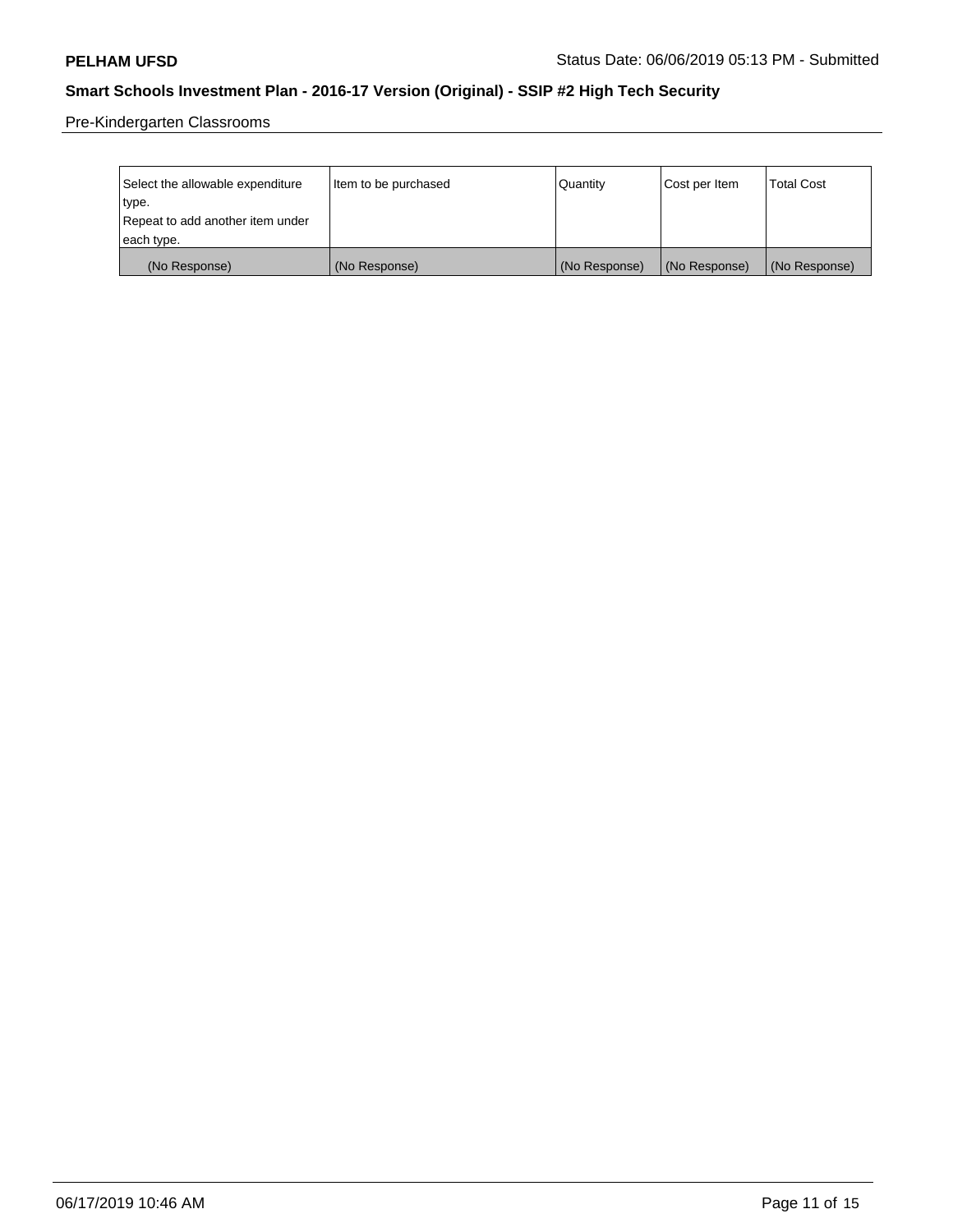Replace Transportable Classrooms

**1. Describe the district's plan to construct, enhance or modernize education facilities to provide high-quality instructional space by replacing transportable classrooms.**

(No Response)

**2. All plans and specifications for the erection, repair, enlargement or remodeling of school buildings in any public school district in the State must be reviewed and approved by the Commissioner. Districts that plan capital projects using their Smart Schools Bond Act funds will undergo a Preliminary Review Process by the Office of Facilities Planning.**

**Please indicate on a separate row each project number given to you by the Office of Facilities Planning.**

| Project Number |  |
|----------------|--|
|                |  |
| (No Response)  |  |

**3. For large projects that seek to blend Smart Schools Bond Act dollars with other funds, please note that Smart Schools Bond Act funds can be allocated on a pro rata basis depending on the number of new classrooms built that directly replace transportable classroom units.**

**If a district seeks to blend Smart Schools Bond Act dollars with other funds describe below what other funds are being used and what portion of the money will be Smart Schools Bond Act funds.**

(No Response)

**4. If you have made an allocation for Replace Transportable Classrooms, complete this table. Note that the calculated Total at the bottom of the table must equal the Total allocation for this category that you entered in the SSIP Overview overall budget.**

|                                                | Sub-Allocation |
|------------------------------------------------|----------------|
| Construct New Instructional Space              | (No Response)  |
| Enhance/Modernize Existing Instructional Space | (No Response)  |
| <b>Other Costs</b>                             | (No Response)  |
| Totals:                                        | 0              |

**5. Please detail the type, quantity, per unit cost and total cost of the eligible items under each sub-category. This is especially important for any expenditures listed under the "Other" category. All expenditures must be capital-bond eligible to be reimbursed through the SSBA. If you have any questions, please contact us directly through smartschools@nysed.gov.**

| Select the allowable expenditure | Item to be purchased | l Quantitv    | Cost per Item | <b>Total Cost</b> |
|----------------------------------|----------------------|---------------|---------------|-------------------|
| type.                            |                      |               |               |                   |
| Repeat to add another item under |                      |               |               |                   |
| each type.                       |                      |               |               |                   |
| (No Response)                    | (No Response)        | (No Response) | (No Response) | (No Response)     |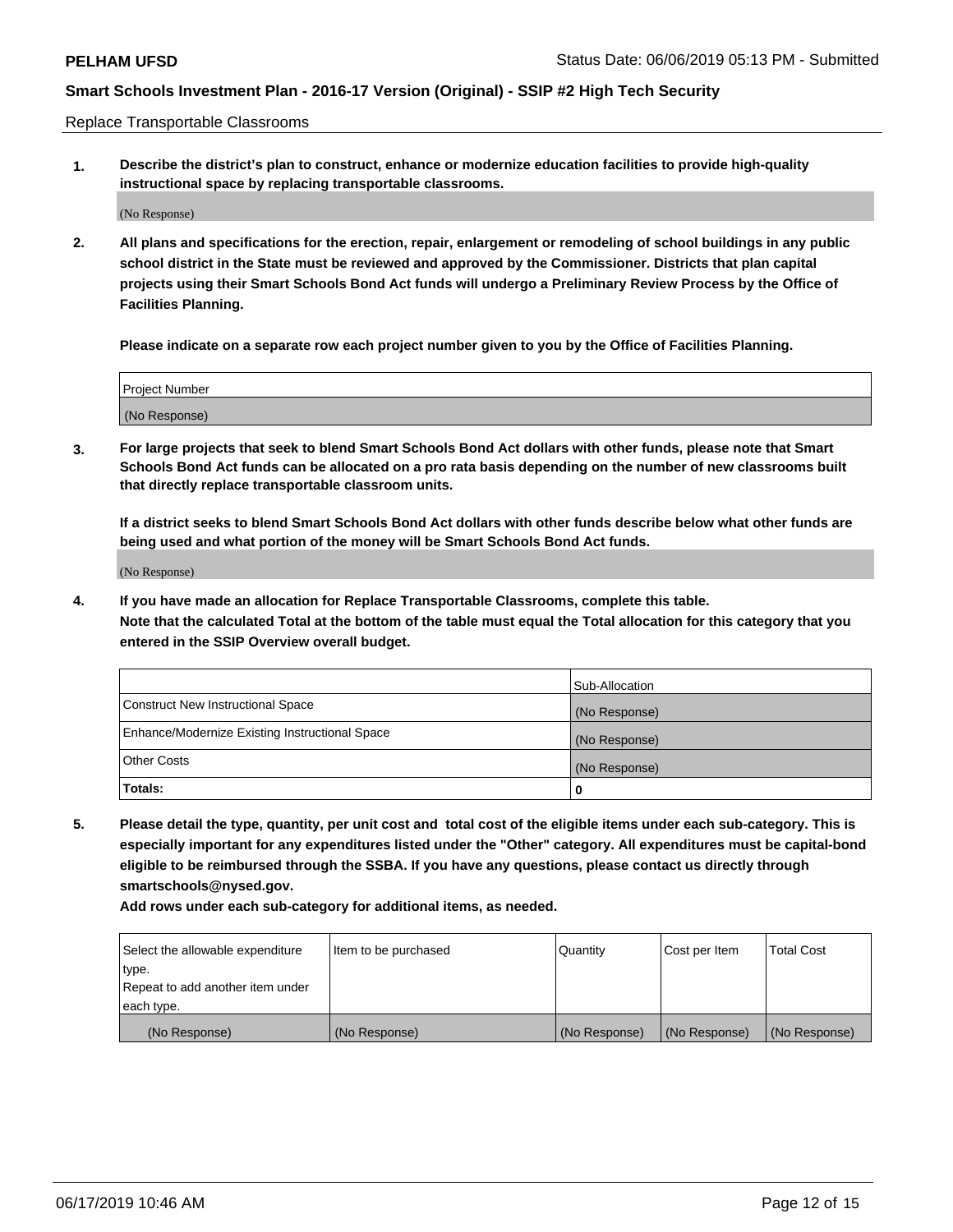### High-Tech Security Features

### **1. Describe how you intend to use Smart Schools Bond Act funds to install high-tech security features in school buildings and on school campuses.**

The current analog surveillance system has reached end of life. The existing system is comprised of multiple manufacturers recording equipment, therefore no centralized viewing platform for video surveillance can be used. There is a **high failure/replacement rate of cameras currently**. The current analog connection of each camera produces a low-quality image. Regarding legal issues and overall security operations, a much higher resolution is needed. The **cameras, wiring, and recording devices** all need to be upgraded to **allow IP based transmissions in a high-resolution format.**

**2. All plans and specifications for the erection, repair, enlargement or remodeling of school buildings in any public school district in the State must be reviewed and approved by the Commissioner. Districts that plan capital projects using their Smart Schools Bond Act funds will undergo a Preliminary Review Process by the Office of Facilities Planning.** 

**Please indicate on a separate row each project number given to you by the Office of Facilities Planning.**

| <b>Project Number</b> |  |
|-----------------------|--|
| 66-16-01-03-7-999-003 |  |

### **3. Was your project deemed eligible for streamlined Review?**

- □ Yes  $\boxtimes$  No
- **4. Include the name and license number of the architect or engineer of record.**

| Name                 | License Number |
|----------------------|----------------|
| <b>Bill Wisbauer</b> | 165491         |

**5. If you have made an allocation for High-Tech Security Features, complete this table. Note that the calculated Total at the bottom of the table must equal the Total allocation for this category that you entered in the SSIP Overview overall budget.**

|                                                      | Sub-Allocation |
|------------------------------------------------------|----------------|
| Capital-Intensive Security Project (Standard Review) | $\Omega$       |
| <b>Electronic Security System</b>                    | 117,022        |
| <b>Entry Control System</b>                          | $\Omega$       |
| Approved Door Hardening Project                      | $\Omega$       |
| <b>Other Costs</b>                                   | 38,050         |
| Totals:                                              | 155,072        |

**6. Please detail the type, quantity, per unit cost and total cost of the eligible items under each sub-category. This is especially important for any expenditures listed under the "Other" category. All expenditures must be capital-bond eligible to be reimbursed through the SSBA. If you have any questions, please contact us directly through smartschools@nysed.gov.**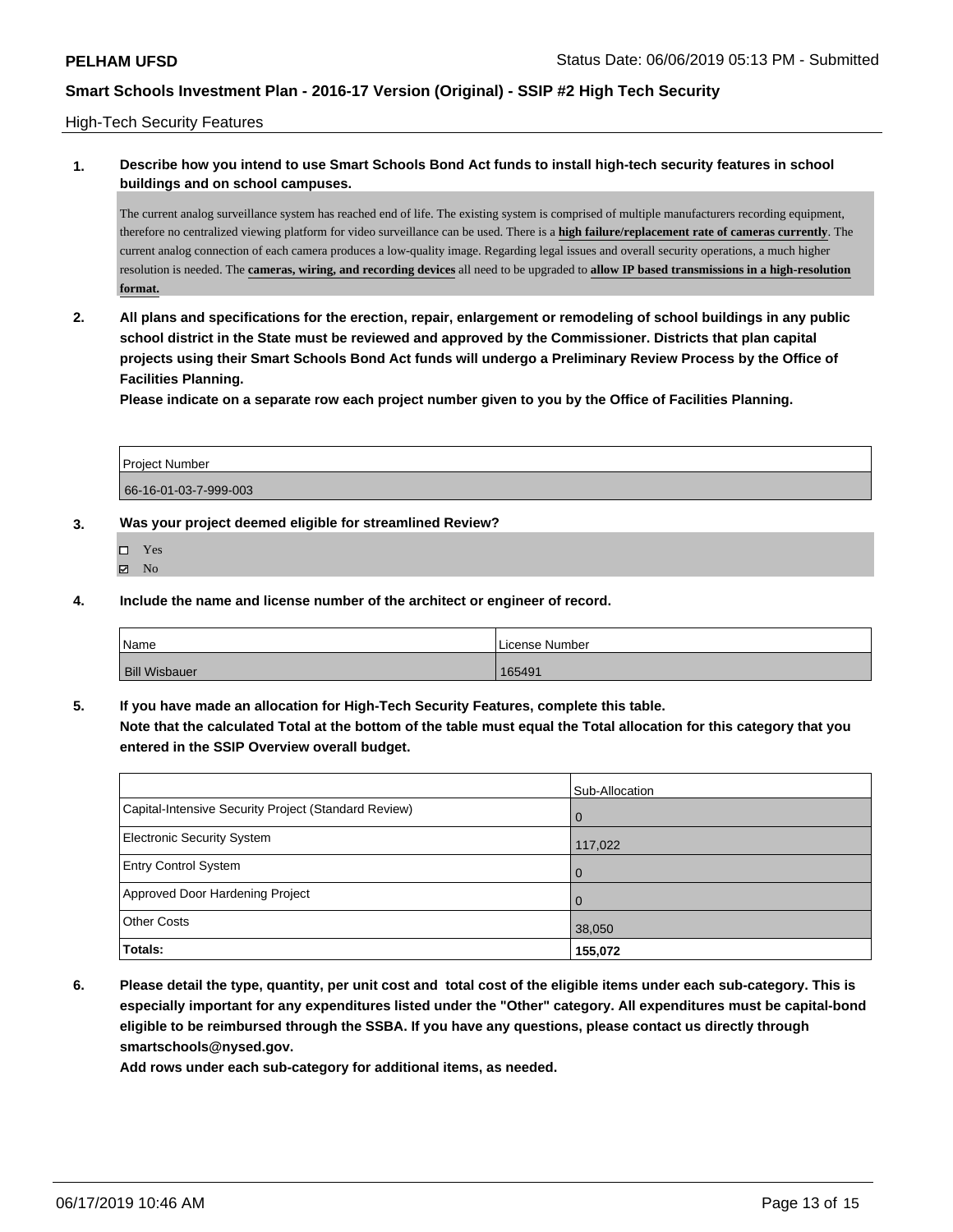High-Tech Security Features

| Select the allowable expenditure<br>type.<br>Repeat to add another item under<br>each type. | Item to be purchased                                                                                                                      | Quantity | Cost per Item | <b>Total Cost</b> |
|---------------------------------------------------------------------------------------------|-------------------------------------------------------------------------------------------------------------------------------------------|----------|---------------|-------------------|
| <b>Other Costs</b>                                                                          | <b>Technical Services for</b><br>Engineering/Programming/Proj<br>Management/Checkout                                                      | 1.00     | 23,171        | 23,171            |
| <b>Electronic Security System</b>                                                           | Installation                                                                                                                              | 1.00     | 46,332        | 46,332            |
| <b>Electronic Security System</b>                                                           | Avigilon: 4-Port H.264 Analog Video<br>Encoder with 4 audio support                                                                       | 12.00    | 232           | 2,784             |
| <b>Electronic Security System</b>                                                           | Avigilon: 4K UHD (8.0 Megapixel), 4.3-<br>8mm f/1.8 P-iris lens, Integrated IR,<br>Self-Learning Video Analytics                          | 33.00    | 1,008         | 33,264            |
| <b>Electronic Security System</b>                                                           | Avigilon: ACC 6 Enterprise license for<br>up to 48 camera channels                                                                        | 1.00     | 9,239         | 9,239             |
| <b>Electronic Security System</b>                                                           | Avigilon: Junction box for the H4A-BO-<br><b>IR HD Bullet Cameras</b>                                                                     | 33.00    | 61            | 2,013             |
| <b>Electronic Security System</b>                                                           | Avigilon: Mounting bracket for 3<br>Avigilon Analog Video Encoders in 1U<br>of standard rack space                                        | 6.00     | 37            | 222               |
| <b>Electronic Security System</b>                                                           | Avigilon: Network Card DP 10G-SFP+                                                                                                        | 1.00     | 524           | 524               |
| <b>Electronic Security System</b>                                                           | Avigilon: SFP+ 10GbE Transceiver at<br>each end of Twinax Direct Attach<br>Copper Cable, 3m                                               | 2.00     | 105           | 210               |
| <b>Electronic Security System</b>                                                           | Day Automation: Exterior IP Camera<br><b>Termination Kit</b>                                                                              | 33.00    | 99            | 3,267             |
| <b>Electronic Security System</b>                                                           | Day Automation: Network Video<br>Server, 2U Rack Mount, 84 TB, and<br>Academic Licensing, Includes<br>application configuration services. | 1.00     | 19,167        | 19,167            |
| <b>Other Costs</b>                                                                          | <b>Architect Fees</b>                                                                                                                     | 1.00     | 13,500        | 13,500            |
| <b>Other Costs</b>                                                                          | Project incidentals                                                                                                                       | 1.00     | 1,379         | 1,379             |